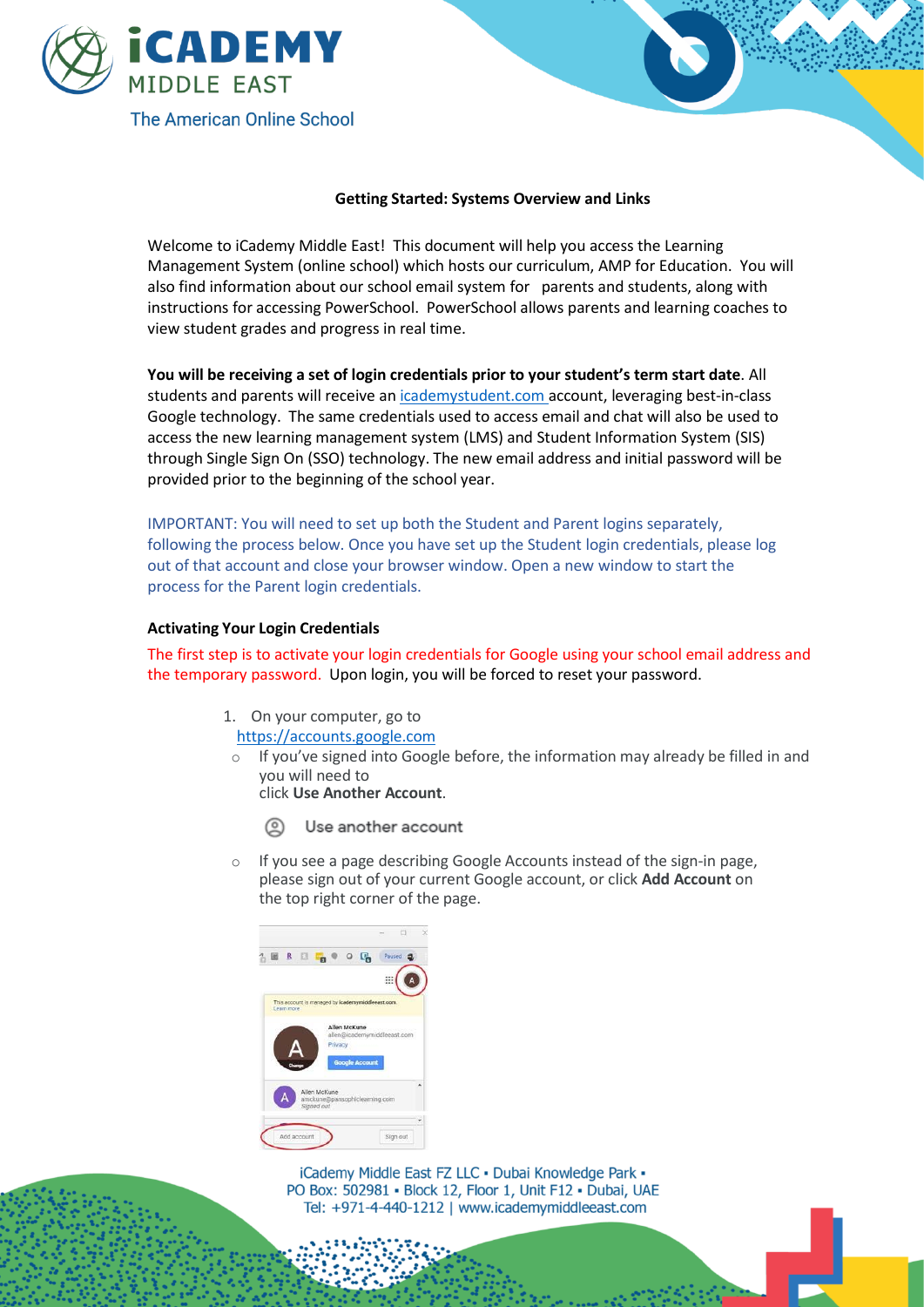

- 2. Enter your icademystudent.com email address and your temporary password.
- 3. Activate your account by accepting the agreement

| Create a new, strong password that you<br>don't use for other websites. |  |
|-------------------------------------------------------------------------|--|
| Create password                                                         |  |
|                                                                         |  |
| Confirm password                                                        |  |
|                                                                         |  |
|                                                                         |  |

4. Update your password

Your account is now enabled for Google services including access to the school platform.

## **Accessing the Learning Management System and PowerSchool**

Students and parents will use the following link to log into the Learning Management System: <https://icademymiddleeast.instructure.com/>

Parents will also have access to PowerSchool, which provides up to date information about student progress and grades. **To access PowerSchool, parents can log into the Learning Management System using this link and your school login credentials:** [https://icademymiddleeast.instructure.com/](https://nam02.safelinks.protection.outlook.com/?url=https%3A%2F%2Ficademymiddleeast.instructure.com%2F&data=02%7C01%7Cdclaver%40icademymiddleeast.com%7Cf41f003d97ac455a590508d71778e77b%7C4f48161dd9724dbb83740fd5b53a0be7%7C1%7C0%7C637003680355863937&sdata=iRBHL11dIGwO9D%2FCJ4mTtv%2B8wcV4tEodlMqh6Jhjgq8%3D&reserved=0)

*Click on the Help link on the left sidebar.*



iCademy Middle East FZ LLC · Dubai Knowledge Park · PO Box: 502981 · Block 12, Floor 1, Unit F12 · Dubai, UAE Tel: +971-4-440-1212 | www.icademymiddleeast.com